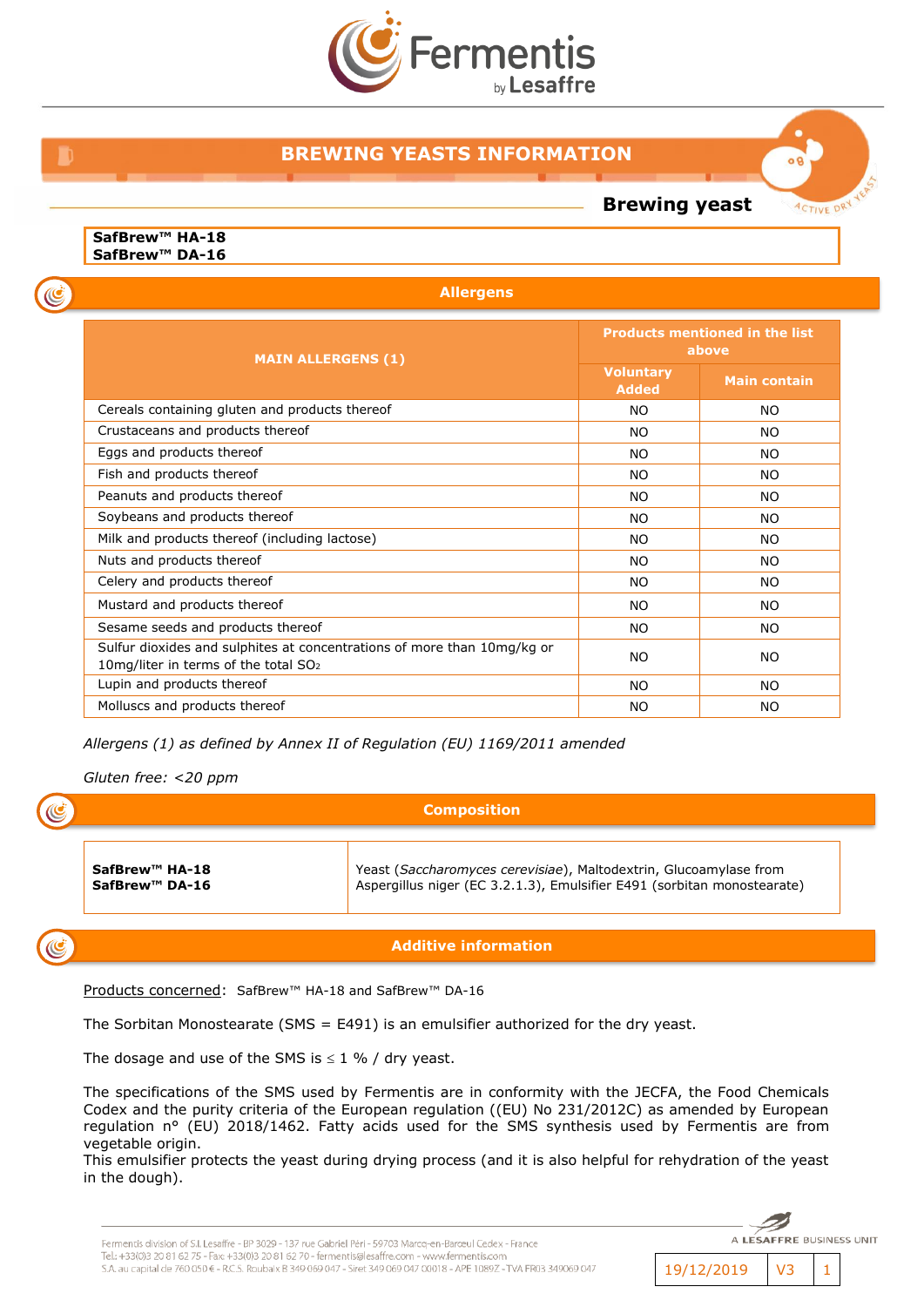

### **Shelf life**

| <b>Products</b>                  | <b>Shelf Life1</b> |
|----------------------------------|--------------------|
| SafBrew™ HA-18<br>SafBrew™ DA-16 | years              |

 $<sup>1</sup>$  in the conditions of storage mentioned on the Technical Data Sheet and packaging</sup>

| <b>PRODUCTS</b>                                          | <b>PRODUCTION AND PACKAGING PLANT</b>                                                                                                                                                                                                                                                                                   |  |
|----------------------------------------------------------|-------------------------------------------------------------------------------------------------------------------------------------------------------------------------------------------------------------------------------------------------------------------------------------------------------------------------|--|
| SafBrew <sup>™</sup> HA-18<br>SafBrew <sup>™</sup> DA-16 | <b>LIS France</b><br>Packaging: 500g                                                                                                                                                                                                                                                                                    |  |
|                                                          | <b>LIS France</b> , a Lesaffre Group Company is ISO 9001 and FSSC 22000 certified.<br>Address: 67 Rue de la Gare, F 50510 Cérences - France<br>Fermentis is a Division of <b>Société Industrielle Lesaffre,</b> a Lesaffre Group Company.<br>Address: BP 3029, rue Gabriel Péri nº137, F 59703 Marcq-en-Barœul - France |  |

### **SafBrew™ HA-18 and SafBrew™ DA-16:**

Mixture of live yeast and enzyme, not subject to REACH registration requirement Resp. Sens. 1: H334 May cause allergy or asthma symptoms or breathing difficulties if inhaled

Labelling elements:

| Hazard pictogram:   | Hazard statements:                                                                      |  |
|---------------------|-----------------------------------------------------------------------------------------|--|
|                     | H334 May cause allergy or asthma symptoms or breathing difficulties if inhaled          |  |
|                     | Precautionary statements:                                                               |  |
|                     | P261 Avoid breathing dust/fume/gas/mist/vapours/spray                                   |  |
|                     | P285 In case of inadequate ventilation wear respiratory protection.                     |  |
|                     | P304+P341 IF INHALED: If breathing is difficult, remove victim to fresh air and keep at |  |
| Signal Word: DANGER | rest in a position comfortable for breathing.                                           |  |
|                     | P342+P311 If experiencing respiratory symptoms: Call a POISON CENTER or                 |  |
|                     | doctor/physician.                                                                       |  |

Please consult the Safety Data Sheet

**Animal free BSE / TSE**

There is no protein elements based on animal flour and no fat matter based on animal products used in the production of SafBrew™ HA-18 and SafBrew™ DA-16.



### **Antibiotics free**

Even if the antibiotics can be legally used in order to control the microbial development for specific process or application, microbiological control is managed in process according to the conventional way (mechanic, thermal and / or chemical) without introduction of antibiotics in SafBrew™ HA-18 and SafBrew™ DA-16.

We believe that compliance with Good Manufacturing Practices integrating application of routinely conventional cleaning operations, and usage of food compatible equipment and adequate engineering, are altogether sufficient in order to satisfactorily manage the yeast process without the usage of antibiotics.

19/12/2019 V3 2

A LESAFFRE BUSINESS UNIT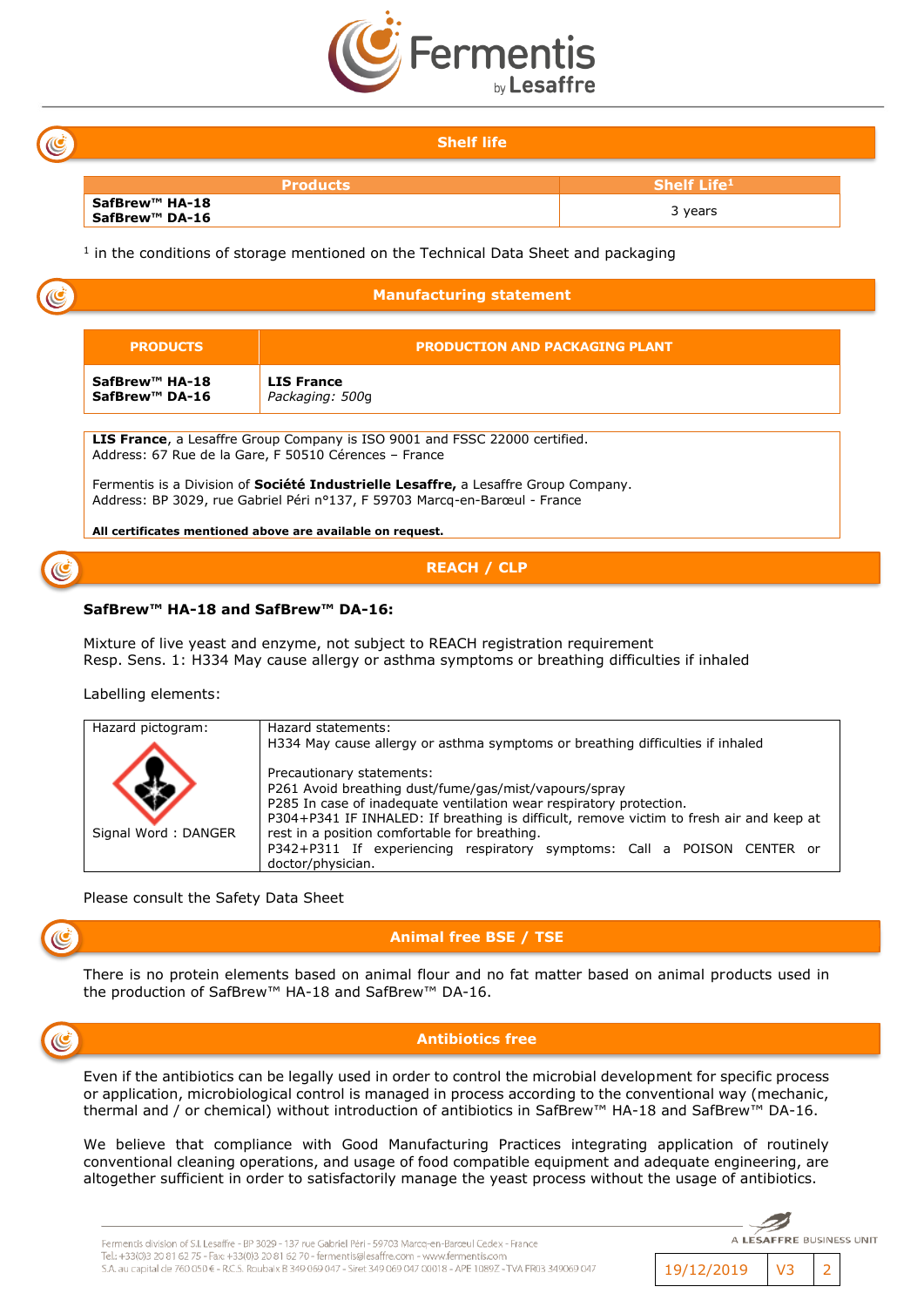



### **Dioxins**

Regulation (EC) No 1881/2006 amended sets maximal rates for dioxins, DL-PCBs and NDL-PCBs in certain foodstuffs.

Yeasts as such do not fall within the categories of foodstuffs under Regulation (EC) 1881/2006 and therefore are not subjected to specific rates in Dioxins, PCBs or PCB-DL-NDL.

Nevertheless, SafBrew™ HA-18 and SafBrew™ DA-16 are regularly submitted to controls for Dioxins, PCB-DL and PCB-NDL.

Results of those analyses have always been below the maximal rates in Dioxins, PCBs and PCB DL NDL set by Regulation (EC) No 1881/2006 especially in vegetable oils and fats:

- All dioxins 0.75 pg OMS-PCDD/F-TEQ/g of fats
- All dioxins and PCB-DL: 1.25 pg OMS-PCSS/F-PCB-TEQ/g of fats
- All PCB NDL: 40 ng/g of fats



### **Food grade**

We apply Good Manufacturing Practices and ensure that all stages of production, processing and distribution under our control satisfy the relevant hygiene requirements laid down in the European regulation on the hygiene of foodstuffs (Hygiene Pack: Reg. (EC) n° 852/2004).

SafBrew™ HA-18 and SafBrew™ DA-16 are fit for human consumption.

Besides, we have implemented an HACCP study, based on recommendations of Codex Alimentarius (General principles on food hygiene), with control plans, physico-chemical and bacteriological analysis so as to answer to the European rule and to the defined specifications.

In addition, a follow up is carried out concerning the research of chemical contamination every year (heavy metals, pesticides, mycotoxins…).



### **Non-GMO**

The strains used for the production of SafBrew™ HA-18 and SafBrew™ DA-16 do not contain any Genetically Modified Organisms (GMO), as defined by European Directive 2001/18/CE dated 12 March 2001.

As a consequence, we guarantee that SafBrew™ HA-18 and SafBrew™ DA-16 is not subject to any further conditions of traceability and labelling regarding the EU Regulation n°1829/2003 and n°1830/2003.



### **Heavy metals**

SafBrew™ HA-18 and SafBrew™ DA-16 are regularly submitted to tests carried out by external laboratories. Indeed, we have implemented an HACCP study, with control plans, physico-chemical and bacteriological analysis.

We certify that, up to now, results of those analyses have always been conforming to specifications of the European regulation 1881/2006, establishing community procedures related to contaminants in foodstuffs.

### **Non-irradiation / Ionization**

There is no ionization or irradiation treatment to produce SafBrew™ HA-18 and SafBrew™ DA-16.

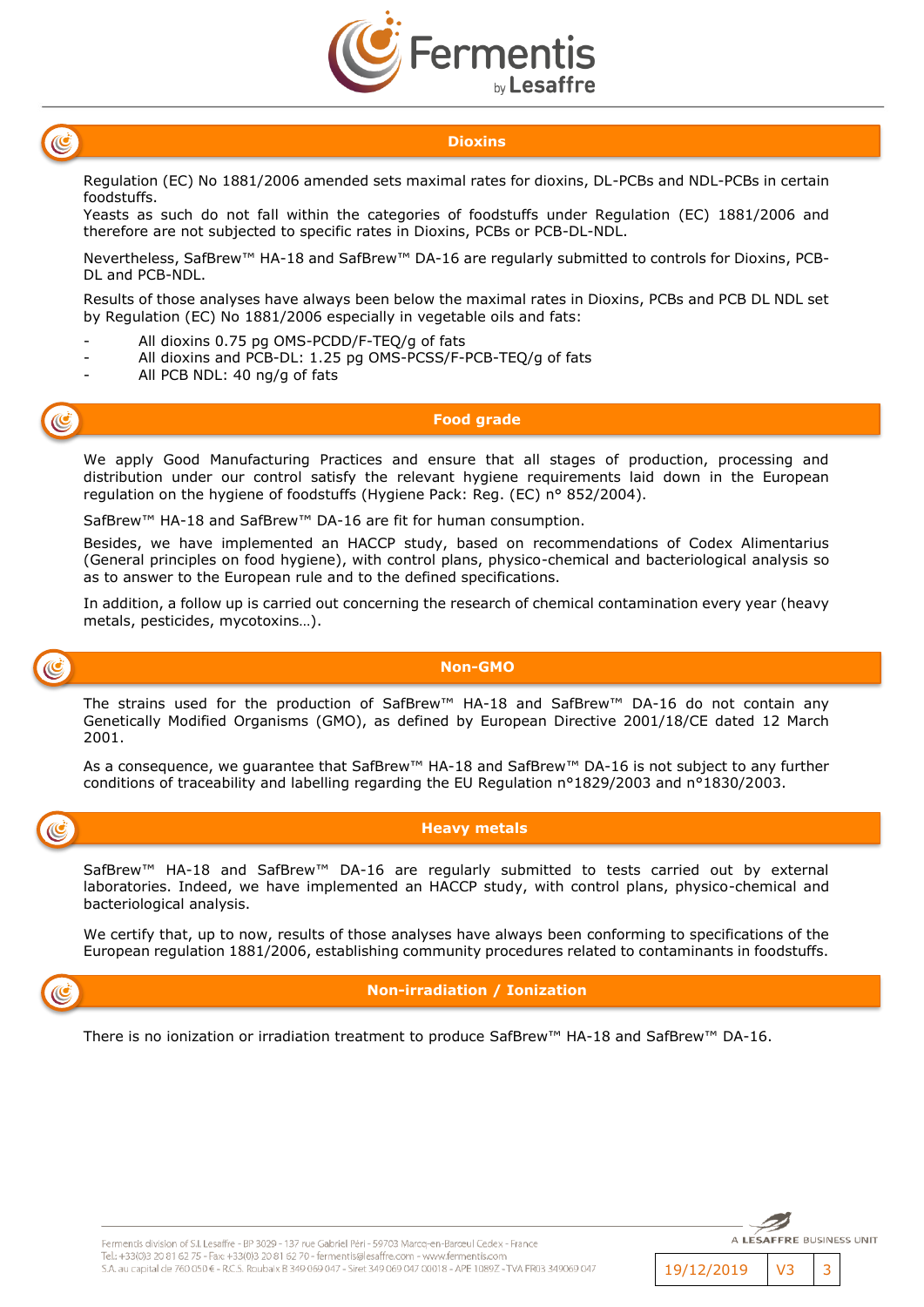

(C

### **Mycotoxins**

European regulation No. 1881/2006 sets maximal rates for certain contaminants that may be contained in food including the following mycotoxins: Aflatoxins, Ochratoxin A, Zearalenone, Deoxynivalenol, Fumonisins.

SafBrew™ HA-18 and SafBrew™ DA-16 are not subjected to this regulation (there is no maximal rate).

We certify that the results of analysis of these mycotoxins comply with the maximum rates set by the European Regulation No 1181/2006.

### **Nanotechnology**

You query us about nanomaterials in SafBrew™ HA-18 and SafBrew™ DA-16. Nanomaterials are defined in several regulation on the following terms:

- "Manufactured nanomaterials" in the regulation (EU) 2015/2283,
- "Substances in nanoparticular state" in the French decree n° 2012-232,
- "Nanomaterials" in the European commission recommendation 2011/696/UE.

We are able to inform you that, the aforesaid product we are delivering you and the raw materials used for its production do not answer to the above mentioned definitions.



### **Non-radioactivity**

SafBrew™ HA-18 and SafBrew™ DA-16 are produced without radioactive treatment.



### **Organic information**

COFALEC POSITION: Organic products can be produced with organic or non-organic yeast. Non organic yeast can be used in organic products after 31 December 2013 within the limit of 5 % of nonorganic ingredients of agricultural origin.

The Council Regulation (EC) No 834/2007 of 28 June 2007 on organic production and labeling of organic products establishes a new legislative framework for organic food products in the EU. In its article 20, it requests general rules on the production of organic yeast which are defined in Commission Regulation (EC) No 1254/2008.

COFALEC wishes to clarify the possibility of using non organic yeast in organic food.

Member States and EU authorities have stated that the inclusion of yeast in the scope of the 834/2007 was designated to establish a possibility to produce yeast from only organically produced substrates, but that does not forbid the use of non-organic yeast at any time, even after 31 December 2013.

This interpretation is supported by the International Federation of Organic agricultural Movement (IFOAM): *"Use of conventional technical ingredients (and yeasts) which have to be calculated in accordance to article 27.(2) of Regulation (EC) No 889/2008 as from agriculture origin."* 

It is only for the purpose of the counting of the percentage of ingredients of agricultural origin that yeast is assimilated to an ingredient of agricultural origin.

Enzyme is not from a GMO and it is considered as processing aids in the beer process.

Based on information above, SafBrew™ HA-18 and SafBrew™ DA-16 can be used to produce Organic beer.

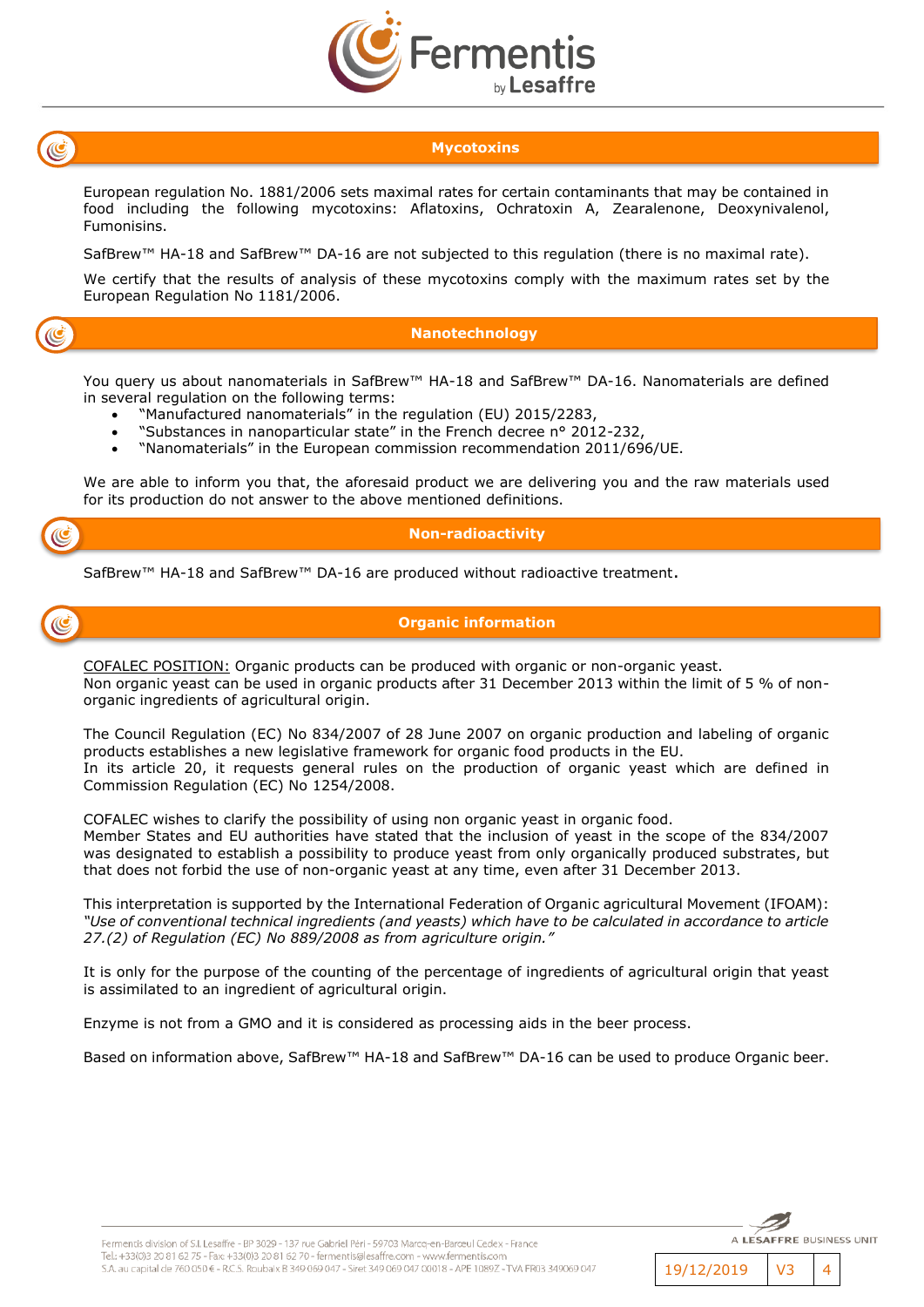



### **Pesticides**

The European regulations (Regulation 396/2005) and the Codex Alimentarius don't fix maximum residue limits of pesticides applicable to yeasts or molasses used as substrate for fermentation.

However, concerning raw products such as beets and canes, there are maximum residue limits. We make regular analysis of contaminants on our raw materials and our finished products. So far the results of the analyses made on the molasses are under the maximum residue limits applicable to sugar beets and sugar canes.

European Regulation 396/2005 plans in its annex VI to define transformation factors which will enable to calculate maximum residue limits for processed products. The transformation factors are coefficients which integrate the expected dilution or concentration of the residue of pesticide in the process. We carefully follow the implementation of those transformation factors and we will take them into account in our contaminant monitoring plan as soon as they will be published.

Concerning our finished products, so far the results are:

- Concerning organochlorine: 5 to 50µg/kg depending on molecules
- Concerning organophosphorus: 5 to 50µg/kg depending on molecules
- Concerning the triazoles: < 0.2mg/kg
- Other pesticides researched: 5-50µg/kg depending on molecules

### **Preservative / Hormone**

We don't use any preservative or hormone in the process of SafBrew™ HA-18 and SafBrew™ DA-16.

(C

**Stability of the products**

SafBrew™ HA-18 and SafBrew™ DA-16 are stable in their original packaging at less than 10°C in during its entire shelf life.

SafBrew™ HA-18 and SafBrew™ DA-16 can be transported and stored at room temperature for periods of time not exceeding 3 months without affecting its performance. Fermentis recommends the storage below 10°C once the product arrives to the final destination.



### **Vegetarian / Vegan**

SafBrew™ HA-18 and SafBrew™ DA-16 are suitable for vegetarians and vegans.

| 13 |  |
|----|--|

| KOSHER PARVE LAMEHADRINE CERTIFICATION |                          |
|----------------------------------------|--------------------------|
| <b>YES</b>                             | <b>NO</b>                |
| SafBrew™ HA-18<br>SafBrew™ DA-16       | $\overline{\phantom{0}}$ |

**Kosher**

Certificates are available on request.